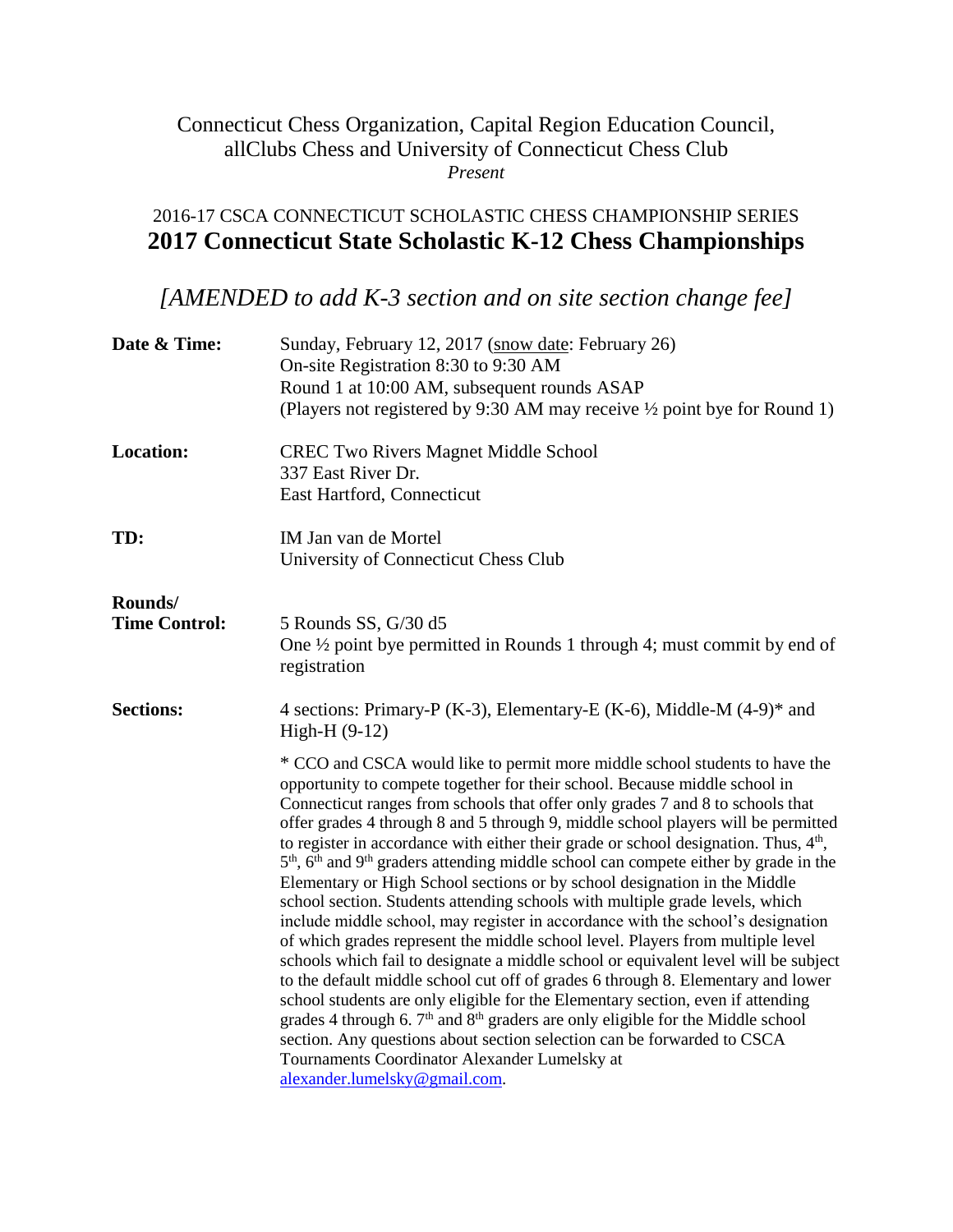| <b>Prizes:</b>                    | Trophies to Top 10 players in P, Top 10 in E, Top 5 in M and Top 5 in H;<br>Team Trophies to Top 6 in P and E combined, Top 3 in M and Top 3 in H<br>(Teams of 4, 2 allowed)                                                                                                                                                                                                                                                                                                                                                                                                                                                                            |
|-----------------------------------|---------------------------------------------------------------------------------------------------------------------------------------------------------------------------------------------------------------------------------------------------------------------------------------------------------------------------------------------------------------------------------------------------------------------------------------------------------------------------------------------------------------------------------------------------------------------------------------------------------------------------------------------------------|
|                                   | Plaques to Top CT Grade Winners: K-3 in P, 4-6 in E, 6-8 in M and 9-12<br>in H                                                                                                                                                                                                                                                                                                                                                                                                                                                                                                                                                                          |
| <b>UCONN SOE</b><br>Scholarship   | UCONN School of Engineering scholarships of \$2000, \$1000 and \$500 to<br>top three finishers in Section H. Students are limited to one scholarship<br>and must satisfy the entrance requirements for the School of Engineering.<br>Scholarships are not transferable. Scholarships are renewable annually and<br>subject to funds availability and academic performance. Previous<br>scholarship winners are eligible to upgrade only. Previous first place<br>scholarship winners cannot upgrade further, unless change in scholarship<br>amount. Scholarship winners who matriculate are expected to participate<br>in UCONN Chess Club activities. |
| <b>NNGP</b><br><b>Candidates:</b> | Overall top CT player in Section H receives Denker Candidate status and<br>entry in the CSCA National Nominations Candidates Tournament on April<br>30, 2017                                                                                                                                                                                                                                                                                                                                                                                                                                                                                            |
|                                   | Overall top CT player in Section E and Section M receive Barber<br>Candidates status and entry in the CSCA National Nominations<br>Candidates Tournament on April 30, 2017                                                                                                                                                                                                                                                                                                                                                                                                                                                                              |
|                                   | (See http://www.ctchess.com/new/Uploads/NNGP2016.pdf for NNGP<br>rules and information.)                                                                                                                                                                                                                                                                                                                                                                                                                                                                                                                                                                |
| <b>Entry price:</b>               | \$30 on or before January 27;<br>\$45 on or before February 8;<br>\$60 on-site – exact change, cash only                                                                                                                                                                                                                                                                                                                                                                                                                                                                                                                                                |
|                                   | \$10 fee for "on site" section changes applied to all section change requests<br>received after 5:00 PM on Friday, February 10, 2017                                                                                                                                                                                                                                                                                                                                                                                                                                                                                                                    |
| Notes:                            | <b>USCF Rated</b><br>Non-CT players welcome and prize eligible, except NNGP and plaques                                                                                                                                                                                                                                                                                                                                                                                                                                                                                                                                                                 |
|                                   | (1) Non-profit event. Proceeds will benefit Connecticut scholastic chess development.<br>$\mathbf{L}$ . The set of the set of the set of $\mathbf{L}$ and $\mathbf{L}$ is the set of $\mathbf{L}$ is a set of $\mathbf{L}$                                                                                                                                                                                                                                                                                                                                                                                                                              |

- (2) A limited number of *team rooms* are available at this venue. Please contact Alexander Lumelsky at **alexander.lumelsky@gmail.com** for pricing and reservations.
- (3) Award ceremony is anticipated by  $4:30$  PM.
- (4) Participation certificates will be distributed to all players.
- (5) On site food service available.